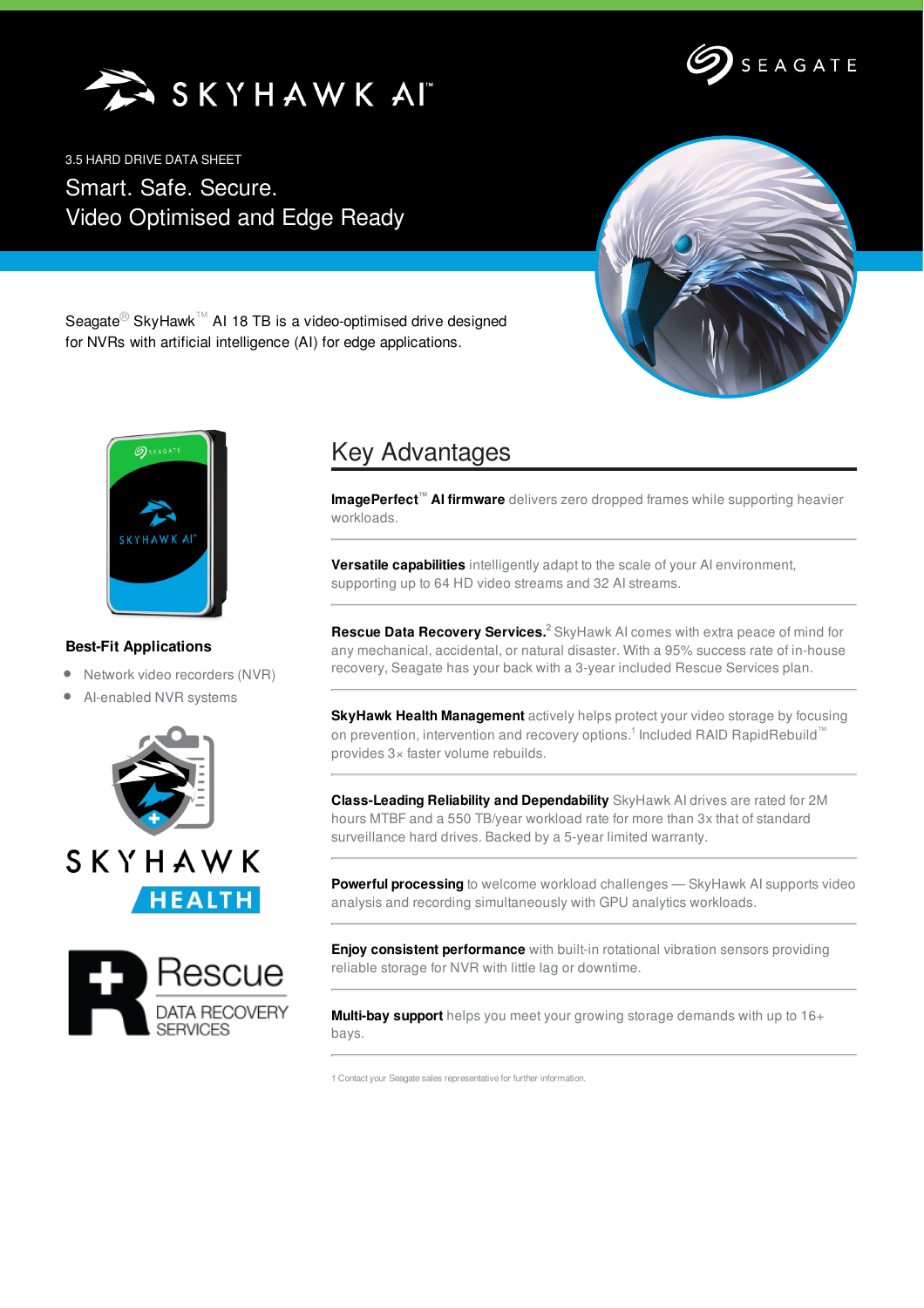



| Specifications                                     | <b>18 TB</b>          | 16 TB                   | 12 TB                 | 10 TB                                                                                     | 10 TB                               |
|----------------------------------------------------|-----------------------|-------------------------|-----------------------|-------------------------------------------------------------------------------------------|-------------------------------------|
| Capacity                                           | 18 TB                 | 16 TB                   | 12 TB                 | 10 TB                                                                                     | 10 TB                               |
| <b>Standard Model Numbers</b>                      | ST18000VE002          | ST16000VE002            | ST12000VE001          | ST10000VE0008                                                                             | ST10000VE001                        |
| Interface                                          | SATA 6 Gb/s           | SATA 6 Gb/s             | SATA 6 Gb/s           | SATA 6 Gb/s                                                                               | SATA 6 Gb/s                         |
| <b>Recording Technology</b>                        | <b>CMR</b>            | <b>CMR</b>              | <b>CMR</b>            | <b>CMR</b>                                                                                | <b>CMR</b>                          |
| Drive Design                                       | Helium                | Helium                  | Helium                | Helium                                                                                    | Air                                 |
| Features and Performance                           |                       |                         |                       |                                                                                           |                                     |
| Drive Bays Supported                               | $16+$                 | $16+$                   | $16+$                 | $16+$                                                                                     | $16+$                               |
| Al Channels                                        | 32                    | 32                      | 32                    | 32                                                                                        | 32                                  |
| Al Real Time Capture Events/Sec <sup>1,2</sup>     | Up to 120             | Up to 120               | Up to 120             | Up to 120                                                                                 | Up to 120                           |
| Al Real Time Compare Events/Sec <sup>1,2</sup>     | Up to 96              | Up to 96                | Up to 96              | Up to 96                                                                                  | Up to 96                            |
| HD Cameras Supported <sup>3</sup>                  | Up to 64              | Up to 64                | Up to 64              | Up to 64                                                                                  | Up to 64                            |
| <b>RV Sensors</b>                                  | Yes                   | Yes                     | Yes                   | Yes                                                                                       | Yes                                 |
| Max. Sustained Transfer Rate OD (MB/s)             | 260MB/s               | 250MB/s                 | 250MB/s               | 250MB/s                                                                                   | 245MB/s                             |
| Cache (MB)                                         | 256                   | 256                     | 256                   | 256                                                                                       | 256                                 |
| Reliability/Data Integrity                         |                       |                         |                       |                                                                                           |                                     |
| Tarnish Resistant                                  | Yes                   | Yes                     | Yes                   | Yes                                                                                       | Yes                                 |
| Load/Unload Cycles                                 | 600,000               | 600,000                 | 600,000               | 600,000                                                                                   | 600,000                             |
| Non-recoverable Read Errors Rate, Max              | 1 per 10E15           | 1 per 10E15             | 1 per 10E15           | 1 per 10E15                                                                               | 1 per 10E15                         |
| Power-On Hours per year                            | 8,760                 | 8,760                   | 8,760                 | 8,760                                                                                     | 8,760                               |
| Workload Rate Limit (WRL) <sup>4</sup>             | 550                   | 550                     | 550                   | 550                                                                                       | 550                                 |
| Mean Time Between Failures (MTBF) (hours)          | 2,000,000 hr          | 2,000,000 hr            | 2,000,000 hr          | 2,000,000 hr                                                                              | 2,000,000 hr                        |
| Warranty, Limited (years) <sup>5</sup>             | 5                     | 5                       | 5                     | 5                                                                                         | 5                                   |
| Rescue Data Recovery Services (years) <sup>b</sup> | 3                     | 3                       | 3                     | 3                                                                                         | 3                                   |
| <b>Power Management</b>                            |                       |                         |                       |                                                                                           |                                     |
| Startup Current, Typical (12V, A)                  | 2                     | $\overline{\mathbf{c}}$ | 2                     | 1.8                                                                                       | $\overline{\mathbf{c}}$             |
| Average Operating Power (W)                        | 8 W                   | 8 W                     | 8 W                   | 6.9 W                                                                                     | 10.1 W                              |
| Idling Average (W)                                 | 5.3 W                 | 5.3 W                   | 5.3 W                 | 4.9 W                                                                                     | 7.8 W                               |
| Standby Mode/Sleep Mode, Typical (W)               | 1.3/1.3               | 1.3/1.3                 | 1.3/1.3               | 1.2/1.2                                                                                   | 1/1                                 |
| Voltage Tolerance (5 V)                            | ±5%                   | ±5%                     | ±5%                   | ±5%                                                                                       | ±5%                                 |
| Voltage Tolerance (12 V)                           | ±10%                  | ±10%                    | ±10%                  | ±10%                                                                                      | ±10%                                |
| Environmental/Temperature                          |                       |                         |                       |                                                                                           |                                     |
| Operating (Ambient, min °C) <sup>/</sup>           | 0                     | 0                       | 0                     | $\mathsf 0$                                                                               | 0                                   |
| Operating (drive reported, max °C)                 | 65                    | 65                      | 65                    | 65                                                                                        | 65                                  |
| Non-operating (ambient, min °C)                    | $-40$                 | $-40$                   | $-40$                 | $-40$                                                                                     | $-40$                               |
| Physical                                           |                       |                         |                       |                                                                                           |                                     |
| Height (mm/in, max)                                |                       |                         |                       | 26.11 mm/1.028 in 26.11 mm/1.028 in 26.11 mm/1.028 in 26.11 mm/1.028 in 26.11 mm/1.028 in |                                     |
| Width (mm/in, max)                                 | 101.85 mm/4.01 in     | 101.85 mm/4.01 in       | 101.85 mm/4.01 in     |                                                                                           | 101.85 mm/4.01 in 101.85 mm/4.01 in |
| Depth (mm/in, max)                                 | 146.99 mm/5.787<br>in | 146.99 mm/5.787<br>in   | 146.99 mm/5.787<br>in | 146.99 mm/5.787<br>in                                                                     | 146.99 mm/5.787<br>in               |
| Weight (g/lb, typical)                             | 670 g/1.477 lb        | 670 g/1.477 lb          | 670 g/1.477 lb        | 690 g/1.521 lb                                                                            | 720 g/1.587 lb                      |
| Carton Unit Quantity                               | 20                    | 20                      | 20                    | 20                                                                                        | 20                                  |
| Cartons per Pallet / Cartons per Layer             | 40/8                  | 40/8                    | 40/8                  | 40/8                                                                                      | 40/8                                |

1 Events can be human, vehicle, or object capture.

2 Tested and verified using embedded AI NVR – 64-ch HD recording, 16-ch PB. Average picture size ~250 KB

3 1080P, H.265, 25 fps

4 SkyHawk AI surveillance drives are designed for always-on workloads of 550 TB/year. For higher transaction workloads, see Seagate's enterprise-class drive offerings.

5 Extended warranty options available. Consult your distributor for details.

6 From May 1, 2020, 3-year Rescue Data Recovery Services plan may be offered in addition to standard warranty. This is offered for selected regions only. Check with reseller on availability.

7 Seagate does not recommend operating at sustained extreme temperatures. Operating at higher temperatures will reduce useful life of the product.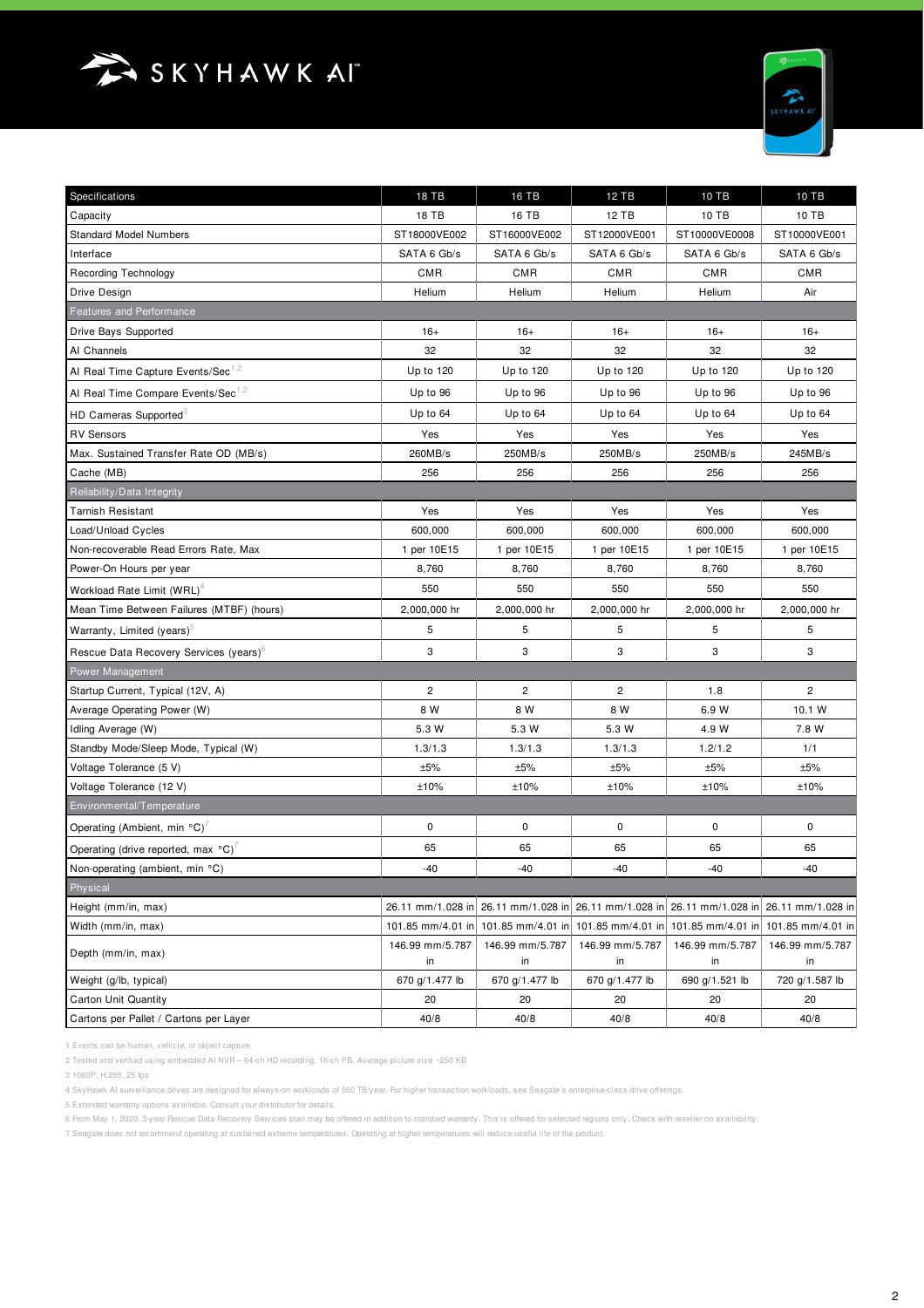



| Specifications                                     | 8 TB               |  |  |  |
|----------------------------------------------------|--------------------|--|--|--|
| Capacity                                           | 8 TB               |  |  |  |
| <b>Standard Model Numbers</b>                      | ST8000VE001        |  |  |  |
| Interface                                          | SATA 6 Gb/s        |  |  |  |
| <b>Recording Technology</b>                        | <b>CMR</b>         |  |  |  |
| Drive Design                                       | Air                |  |  |  |
| Features and Performance                           |                    |  |  |  |
| Drive Bays Supported                               | $16+$              |  |  |  |
| Al Channels                                        | 32                 |  |  |  |
| Al Real Time Capture Events/Sec <sup>1,2</sup>     | Up to 120          |  |  |  |
| Al Real Time Compare Events/Sec <sup>1,2</sup>     | Up to 96           |  |  |  |
| HD Cameras Supported <sup>3</sup>                  | Up to 64           |  |  |  |
| <b>RV Sensors</b>                                  | Yes                |  |  |  |
| Max. Sustained Transfer Rate OD (MB/s)             | 245MB/s            |  |  |  |
| Cache (MB)                                         | 256                |  |  |  |
| Reliability/Data Integrity                         |                    |  |  |  |
| <b>Tarnish Resistant</b>                           | Yes                |  |  |  |
| Load/Unload Cycles                                 | 600,000            |  |  |  |
| Non-recoverable Read Errors Rate, Max              | 1 per 10E15        |  |  |  |
| Power-On Hours per year                            | 8,760              |  |  |  |
| Workload Rate Limit (WRL) <sup>4</sup>             | 550                |  |  |  |
| Mean Time Between Failures (MTBF) (hours)          | 2,000,000 hr       |  |  |  |
| Warranty, Limited (years) <sup>5</sup>             | 5                  |  |  |  |
| Rescue Data Recovery Services (years) <sup>6</sup> | 3                  |  |  |  |
| Power Management                                   |                    |  |  |  |
| Startup Current, Typical (12V, A)                  | 2                  |  |  |  |
| Average Operating Power (W)                        | 10.1 W             |  |  |  |
| Idling Average (W)                                 | 7.8 W              |  |  |  |
| Standby Mode/Sleep Mode, Typical (W)               | 1/1                |  |  |  |
| Voltage Tolerance (5 V)                            | ±5%                |  |  |  |
| Voltage Tolerance (12 V)                           | ±10%               |  |  |  |
| Environmental/Temperature                          |                    |  |  |  |
| Operating (Ambient, min °C) <sup>7</sup>           | 0                  |  |  |  |
| Operating (drive reported, max °C)                 | 65                 |  |  |  |
| Non-operating (ambient, min °C)                    | $-40$              |  |  |  |
| Physical                                           |                    |  |  |  |
| Height (mm/in, max)                                | 26.11 mm/1.028 in  |  |  |  |
| Width (mm/in, max)                                 | 101.85 mm/4.01 in  |  |  |  |
| Depth (mm/in, max)                                 | 146.99 mm/5.787 in |  |  |  |
| Weight (g/lb, typical)                             | 720 g/1.587 lb     |  |  |  |
| Carton Unit Quantity                               | 20                 |  |  |  |
| Cartons per Pallet / Cartons per Layer             | 40/8               |  |  |  |

1 Events can be human, vehicle, or object capture.

2 Tested and verified using embedded AI NVR – 64-ch HD recording, 16-ch PB. Average picture size ~250 KB

3 1080P, H.265, 25 fps

4 SkyHawk AI surveillance drives are designed for always-on workloads of 550 TB/year. For higher transaction workloads, see Seagate's enterprise-class drive offerings.

5 Extended warranty options available. Consult your distributor for details.

6 From May 1, 2020, 3-year Rescue Data Recovery Services plan may be offered in addition to standard warranty. This is offered for selected regions only. Check with reseller on availability.

7 Seagate does not recommend operating at sustained extreme temperatures. Operating at higher temperatures will reduce useful life of the product.